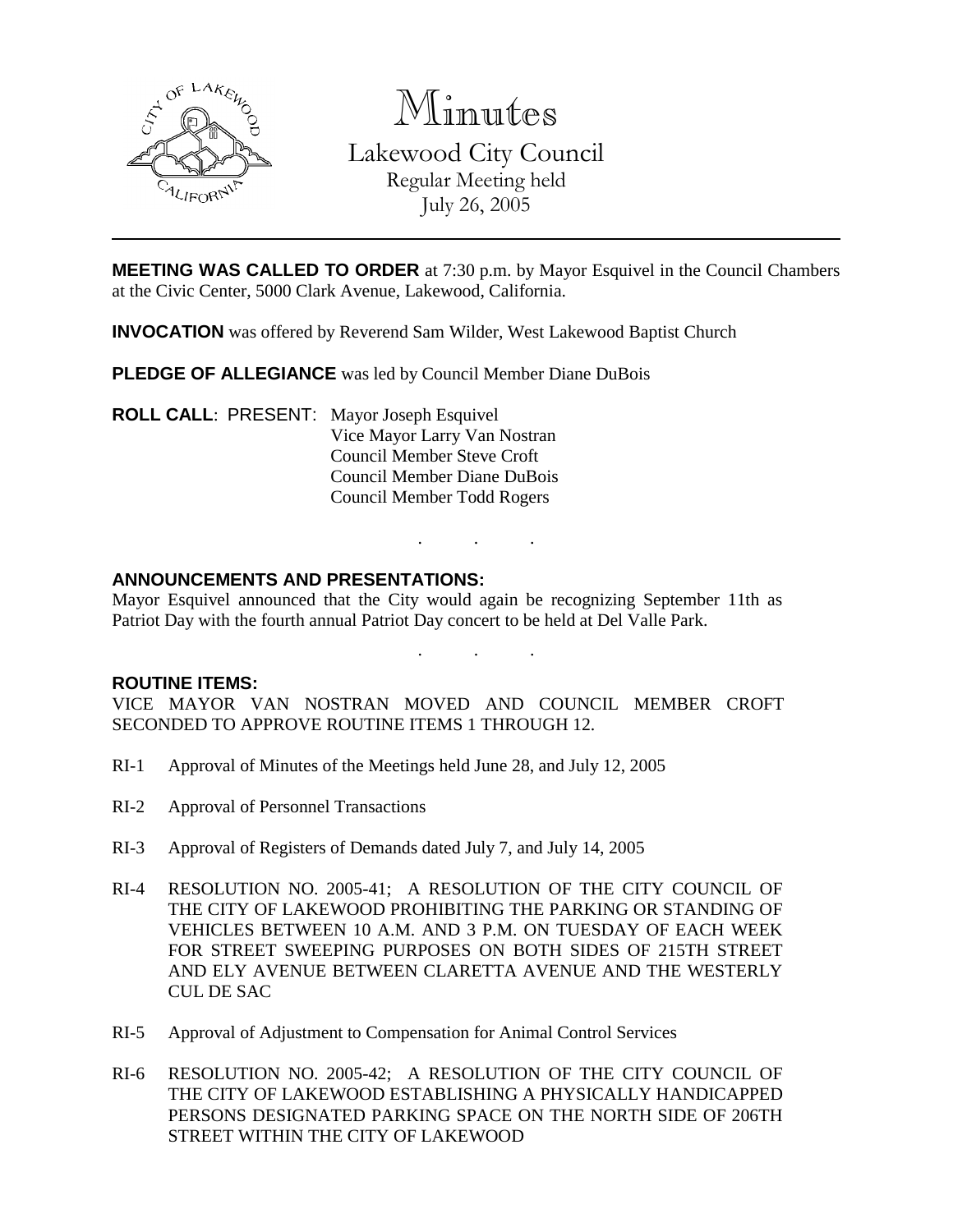City Council Minutes July 26, 2005 Page 2

#### **ROUTINE ITEMS:** Continued

RI-7 RESOLUTION NO. 2005-43; A RESOLUTION OF THE CITY COUNCIL OF THE CITY OF LAKEWOOD AUTHORIZING THE DESTRUCTION OF CERTAIN PUBLIC RECORDS OF THE DEPARTMENT OF ADMINISTRATION MORE THAN TWO YEARS OLD

RESOLUTION NO. 2005-44; A RESOLUTION OF THE CITY COUNCIL OF THE CITY OF LAKEWOOD AUTHORIZING THE DESTRUCTION OF CERTAIN PUBLIC RECORDS OF THE DEPARTMENT OF ADMINISTRATION MORE THAN TWO YEARS OLD

RESOLUTION NO. 2005-45; A RESOLUTION OF THE CITY COUNCIL OF THE CITY OF LAKEWOOD AUTHORIZING THE DESTRUCTION OF CERTAIN PUBLIC RECORDS OF THE DEPARTMENT OF CITY CLERK MORE THAN TWO YEARS OLD

RESOLUTION NO. 2005-46; A RESOLUTION OF THE CITY COUNCIL OF THE CITY OF LAKEWOOD AUTHORIZING THE DESTRUCTION OF CERTAIN PUBLIC RECORDS OF THE DEPARTMENT OF COMMUNITY DEVELOPMENT MORE THAN THREE YEARS OLD

RESOLUTION NO. 2005-47; A RESOLUTION OF THE CITY COUNCIL OF THE CITY OF LAKEWOOD AUTHORIZING THE DESTRUCTION OF CERTAIN PUBLIC RECORDS OF THE DEPARTMENT OF FINANCE MORE THAN TWO YEARS OLD

RESOLUTION NO. 2005-48; A RESOLUTION OF THE CITY COUNCIL OF THE CITY OF LAKEWOOD AUTHORIZING THE DESTRUCTION OF CERTAIN PUBLIC RECORDS OF THE DEPARTMENT OF PERSONNEL MORE THAN TWO YEARS OLD

RESOLUTION NO. 2005-49; A RESOLUTION OF THE CITY COUNCIL OF THE CITY OF LAKEWOOD AUTHORIZING THE DESTRUCTION OF CERTAIN PUBLIC RECORDS OF THE DEPARTMENT OF PUBLIC WORKS MORE THAN TWO YEARS OLD

RESOLUTION NO. 2005-50; A RESOLUTION OF THE CITY COUNCIL OF THE CITY OF LAKEWOOD AUTHORIZING THE DESTRUCTION OF CERTAIN PUBLIC RECORDS OF THE DEPARTMENT OF RECREATION AND COMMUNITY SERVICES MORE THAN TWO YEARS OLD

- RI-8 Approval of Monthly Report of Investment Transactions
- RI-9 Approval of Quarterly Schedule of Investments
- RI-10 Approval of Request for Appropriation of HOME Program Funds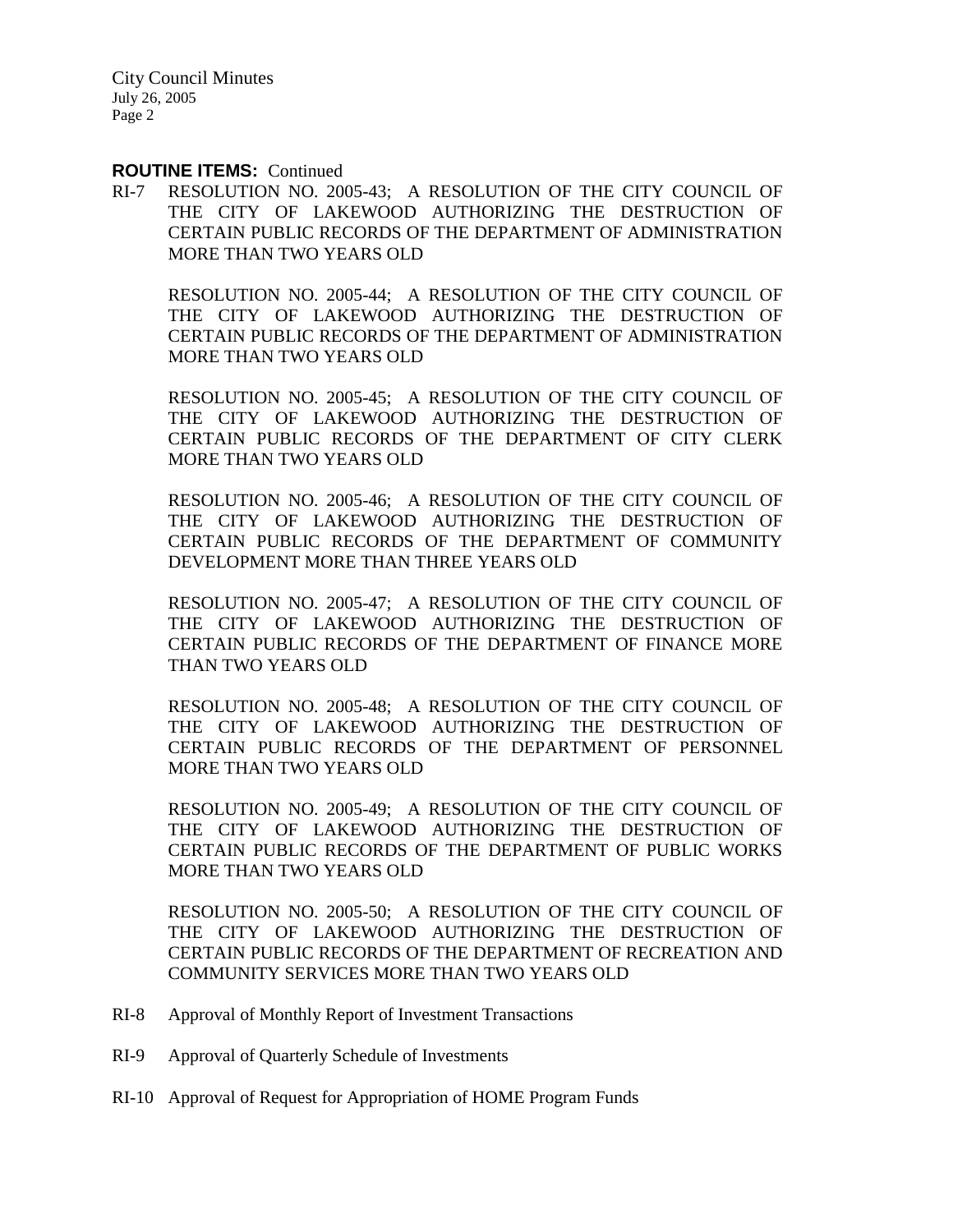City Council Minutes July 26, 2005 Page 3

#### **ROUTINE ITEMS:** Continued

- RI-11 Approval of Agreement for Design Services for Weingart Senior Center Rehabilitation and Biscailuz Park Heater Replacement Projects
- RI-12 Approval of Change Order for Public Works Contract 05-7, Centre Carpet Replacement

UPON ROLL CALL VOTE, THE MOTION WAS APPROVED:

AYES: COUNCIL MEMBERS: Van Nostran, Croft, DuBois, Rogers and Esquivel NAYS: COUNCIL MEMBERS: None

## **1.1 • AWARD OF BID FOR PUBLIC WORKS PROJECT NO. 05-9, INSTALL BUS SHELTERS**

. . .

Assistant Public Works Director Max Withrow presented an oral report based on the memo contained in the agenda and reported five bids had been received for the installation of eight bus shelters to be located along Lakewood Boulevard adjacent to the Lakewood Center Mall. It was the recommendation of staff that the City Council approve the plans, specifications and working details for the project; award a contract to the low bidder, TDS Engineering, in the amount of \$52,864; and authorize staff to approve a cumulative total of change orders as needed not to exceed \$10,000.

Mayor Esquivel opened the public hearing at 7:35 p.m. and called for anyone in the audience wishing to address the City Council on this matter. There was no response.

COUNCIL MEMBER DUBOIS MOVED AND COUNCIL MEMBER ROGERS SECONDED TO CLOSE THE PUBLIC HEARING AND APPROVE THE THREE RECOMMENDATIONS MADE BY STAFF. UPON ROLL CALL VOTE, THE MOTION WAS APPROVED:

AYES: COUNCIL MEMBERS: Van Nostran, Croft, DuBois, Rogers and Esquivel NAYS: COUNCIL MEMBERS: None

### **1.2 • APPEAL OF THE DECISION OF THE PLANNING AND ENVIRONMENT COMMISSION ON CONDITIONAL USE PERMIT NO. 778, 3500 SOUTH STREET**

. . .

City Attorney Steve Skolnik stated that this was the time scheduled for the City Council to hear an appeal of the decision of the Planning and Environment Commission regarding Conditional Use Permit No. 778, for the sale of beer and wine for off-site consumption at 3500 South Street. He advised that the applicant for CUP No. 778, 7-Eleven, Inc., had only been required to go through the CUP process because of the sale of beer and wine, and that they were otherwise a permitted use in the zone. He noted that in addition to the appeal submitted by St. Pancratius Church and School, Council Member Steve Croft had requested that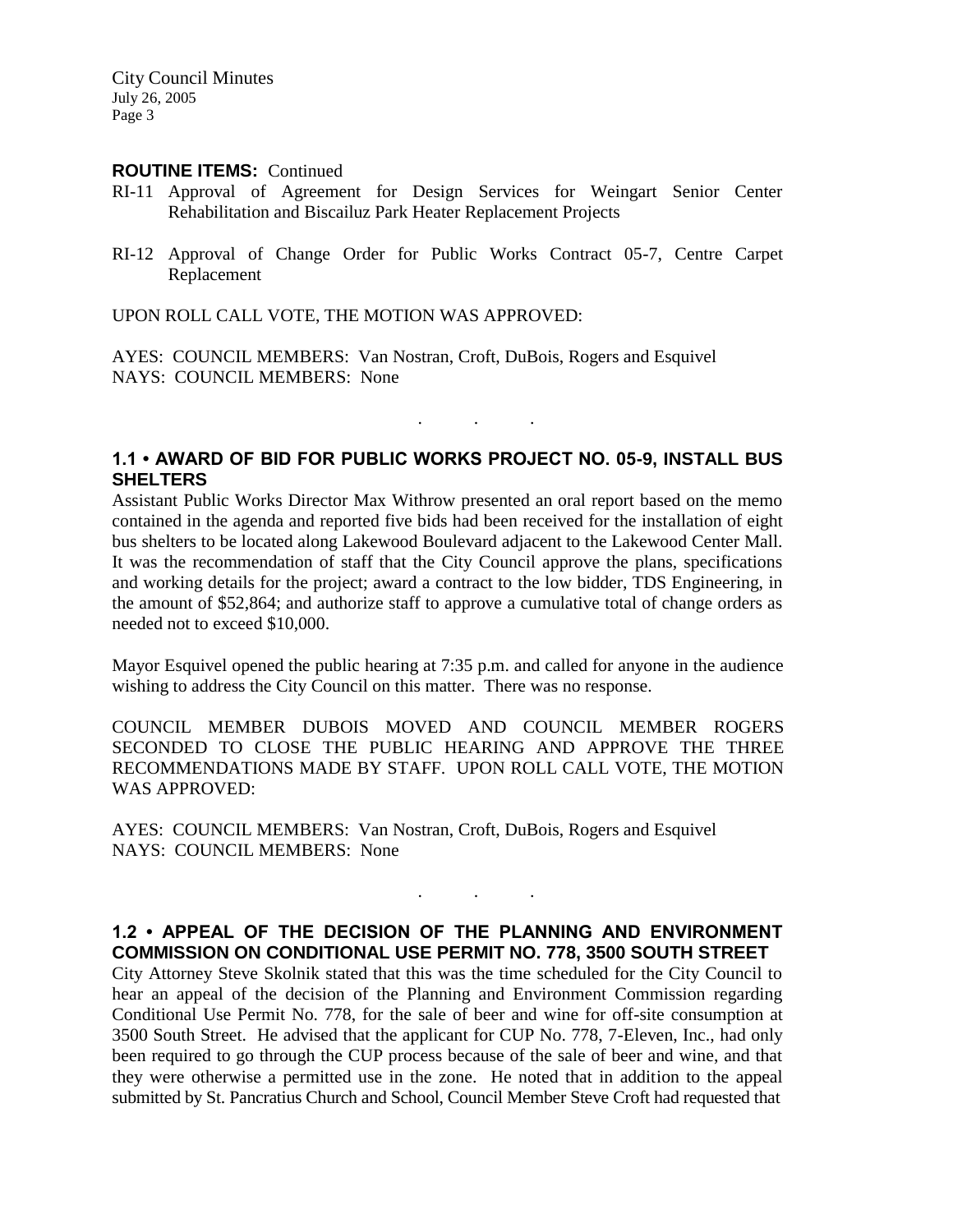City Council Minutes July 26, 2005 Page 4

### **1.2 • APPEAL OF CUP NO. 778** - Continued

the City Council review this matter. He briefly reviewed the Council's options for the hearing, which included making a decision based on the record of the Planning and Environment Commission hearing and taking no new testimony or evidence; or the Council could set a de novo, or new, hearing and set a date for that hearing, the appropriate course of action should the Council desire to conduct a full hearing.

Responding to a question from Council Member Rogers, Mr. Skolnik confirmed that absent the request to sell beer and wine, there were no circumstances which would prevent 7-Eleven from opening a store at the indicated location.

Vice Mayor Van Nostran inquired how soon the matter could be set for hearing. Mr. Skolnik advised that the appellant, applicant and staff should have ample preparation time if the hearing were scheduled for the regular meeting on August 23, 2005.

Council Member Croft stated that the matter had been brought to his attention by a concerned resident and that upon reviewing the report and decision of the Planning and Environment Commission, he felt it was necessary to bring the matter before the City Council. He also stated that the Commission had been provided with insufficient crime data, since they did not have information from the neighboring City of Long Beach. Additionally, he questioned the mailed notification which, although covering the regulation 300 feet, did not extend into any of the residential areas in the vicinity. He concluded by stating that he felt that there could be significant enough impacts upon the community that the City Council should be involved in the decision.

COUNCIL MEMBER CROFT MOVED AND COUNCIL MEMBER ROGERS SECONDED TO CONDUCT A FULL HEARING OR HEARING DE NOVO ON CONDITIONAL USE PERMIT CASE NO. 778.

The City Attorney noted that the City had received a letter from the project architect requesting that the City Council reaffirm the decision of the Planning and Environment Commission.

Mayor Esquivel noted that he had received letters from residents requesting the City Council deny the Conditional Use Permit.

UPON ROLL CALL VOTE, THE MOTION WAS APPROVED:

AYES: COUNCIL MEMBERS: Van Nostran, Croft, DuBois, Rogers and Esquivel NAYS: COUNCIL MEMBERS: None

Mayor Esquivel announced that if there were no objections, the hearing de novo would be set for August 23, 2005.

The City Attorney invited anyone in the audience wishing to be heard on this matter to return for the new hearing on August 23rd.

. . .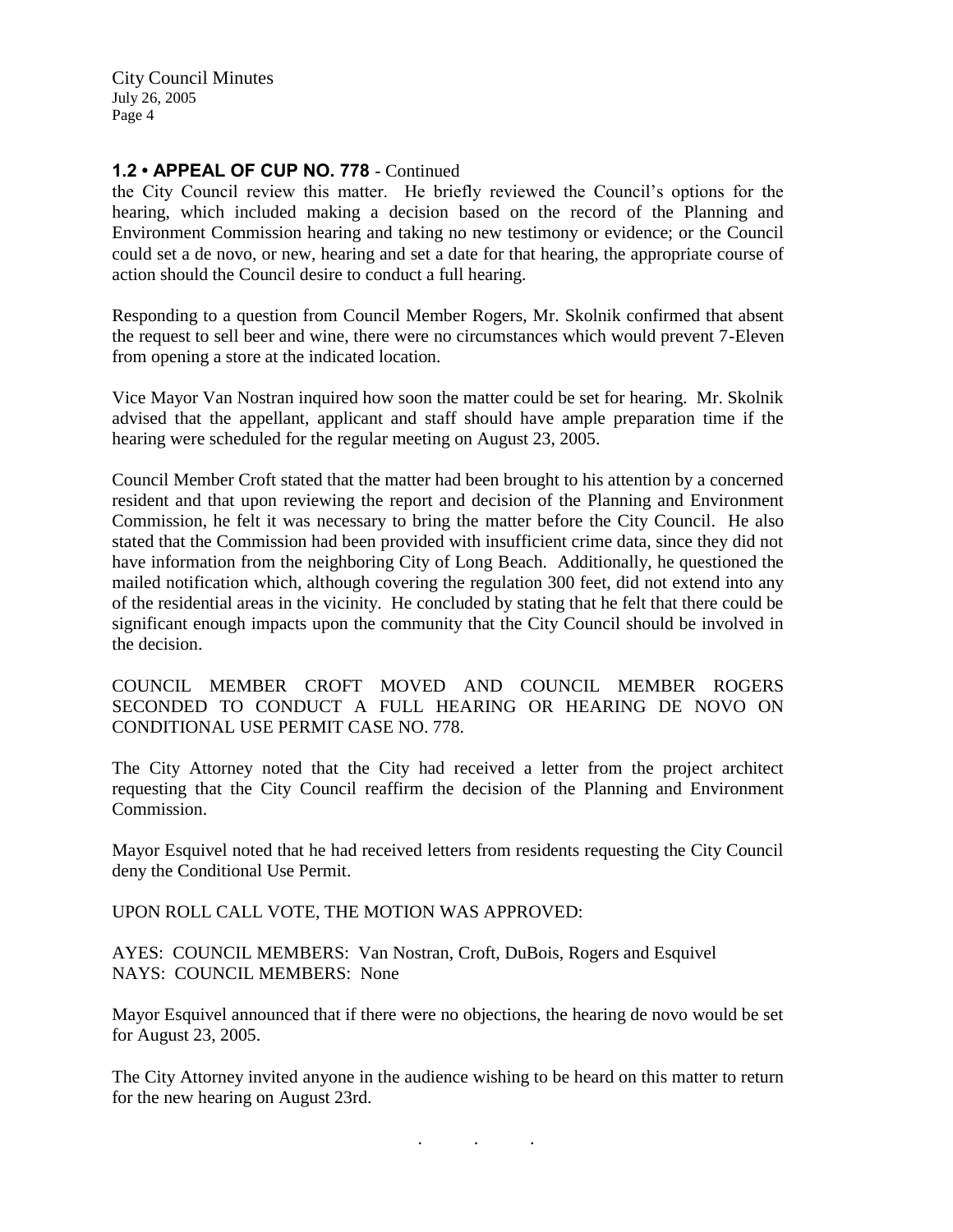# **1.3 • REPORT OF DELINQUENT FEES FOR GARBAGE, WASTE AND REFUSE COLLECTION AND DISPOSAL**

Finance Director Larry Schroeder presented an oral report based on the memo contained in the agenda and stated that pursuant to Section 5300 of the Lakewood Municipal Code, 290 property owners with delinquent accounts for garbage, waste and refuse collection were provided with mailed notice. He reported that as of close of business today, 190 accounts remained unpaid, although payments would continue to be accepted until the end of the month. It was the recommendation of staff that the City Council adopt the proposed resolution to confirm the report of delinquent fees.

Mayor Esquivel opened the public hearing at 7:48 p.m. and called for anyone in the audience wishing to address the City Council on this matter. There was no response.

RESOLUTION NO. 2005-51; A RESOLUTION OF THE CITY COUNCIL OF THE CITY OF LAKEWOOD CONFIRMING THE REPORT OF DELINQUENT FEES AND CHARGES FOR GARBAGE, WASTE, AND REFUSE COLLECTION AND DISPOSAL WITHIN THE CITY OF LAKEWOOD, COUNTY OF LOS ANGELES, STATE OF CALIFORNIA, MAY 31, 2005

COUNCIL MEMBER ROGERS MOVED AND COUNCIL MEMBER DUBOIS SECONDED TO CLOSE THE PUBLIC HEARING AND ADOPT RESOLUTION NO. 2005-51. UPON ROLL CALL VOTE, THE MOTION WAS APPROVED:

AYES: COUNCIL MEMBERS: Van Nostran, Croft, DuBois, Rogers and Esquivel NAYS: COUNCIL MEMBERS: None

### **2.1 • ADOPTING DOCUMENTS AND PROCEDURES FOR PRE-QUALIFICATION FOR CONTRACTOR SERVICES - SHERIFF STATION EXPANSION PROJECT**

. . .

The City Attorney advised that it would be appropriate for a Public Works project of the size and scope of the Sheriff Station Expansion Project, to conduct a pre-qualification process to determine the qualifications of potential bidders, rather than go straight to the normal bidding process. He noted that the State Public Contract Code provided that procedures must be adopted and that the procedures contained in the proposed resolution were adapted from the State model for this purpose.

RESOLUTION NO. 2005-52; A RESOLUTION OF THE CITY COUNCIL OF THE CITY OF LAKEWOOD APPROVING AND ADOPTING THE DOCUMENTS AND PROCEDURES FOR THE PRE-QUALIFICATION FOR GENERAL CONTRACTOR SERVICES FOR THE LAKEWOOD SHERIFF STATION EXPANSION PROJECT

VICE MAYOR VAN NOSTRAN MOVED AND COUNCIL MEMBER DUBOIS SECONDED TO ADOPT RESOLUTION NO. 2005-52. UPON ROLL CALL VOTE, THE MOTION WAS APPROVED:

AYES: COUNCIL MEMBERS: Van Nostran, Croft, DuBois, Rogers and Esquivel NAYS: COUNCIL MEMBERS: None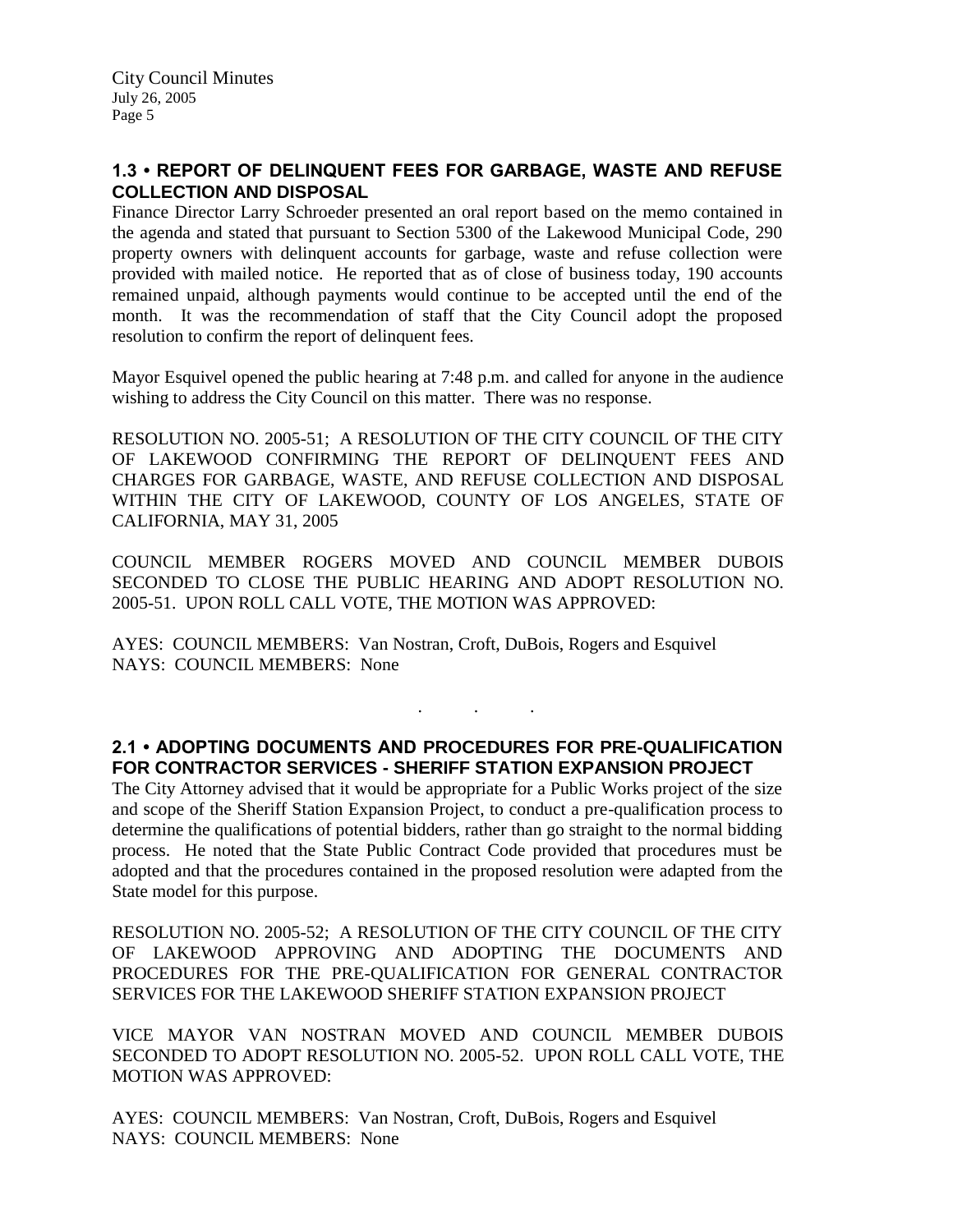# **3.1 • AGREEMENTS FOR GRANT CONTRACT AND DESIGN SERVICES FOR WEST SAN GABRIEL RIVER PARKWAY NATURE TRAIL - PHASE II**

Assistant Director of Recreation and Community Services Al Williams displayed slides and gave an oral presentation based on the report in the agenda. He reported the City had been awarded a grant through the Proposition 50 California Rivers Parkway Grant Program to complete Phase II of the West San Gabriel River Parkway Nature Trail Project. He stated that as part of the grant application, the City had pledged a match of \$60,000 and that the full grant amount would be reimbursable upon completion of the project. It was the recommendation of staff that the City Council appoint the Mayor as agent for the City to enter into the grant agreement; approve execution of a project application requesting \$40,000 from the City's Proposition 40 Per Capita funds; approve an agreement with Purkiss Rose-RSI Landscape Architects in an amount not to exceed \$33,000; and appropriate \$300,000 to the capital project account.

In response to a question from Vice Mayor Van Nostran, Mr. Williams advised that the project would be completed in approximately 18 months.

VICE MAYOR VAN NOSTRAN MOVED AND COUNCIL MEMBER CROFT SECONDED TO APPROVE STAFF'S RECOMMENDATION. UPON ROLL CALL VOTE, THE MOTION WAS APPROVED:

AYES: COUNCIL MEMBERS: Van Nostran, Croft, DuBois, Rogers and Esquivel NAYS: COUNCIL MEMBERS: None

# **3.2 • AGREEMENT FOR PROFESSIONAL SERVICES FOR HYDRAULIC WATER SYSTEM MODEL**

. . .

Water Resources Director Jim Glancy presented an oral report based on the memo contained in the agenda and stated that the City had been utilizing a computerized hydraulic water system model since 1997 and that new software was now available which could be fully integrated with the City's GIS system. It was the recommendation of staff that the City Council approve an agreement with ID Modeling for hydraulic modeling software in an amount not to exceed \$31,000.

In response to a question from Vice Mayor Van Nostran, Mr. Glancy stated it would take about four to six months to complete the conversion project and that little training would be necessary as staff had already had the opportunity to test the software system.

COUNCIL MEMBER ROGERS MOVED AND COUNCIL MEMBER DUBOIS SECONDED TO APPROVE STAFF'S RECOMMENDATION. UPON ROLL CALL VOTE, THE MOTION WAS APPROVED:

AYES: COUNCIL MEMBERS: Van Nostran, Croft, DuBois, Rogers and Esquivel NAYS: COUNCIL MEMBERS: None

. . .